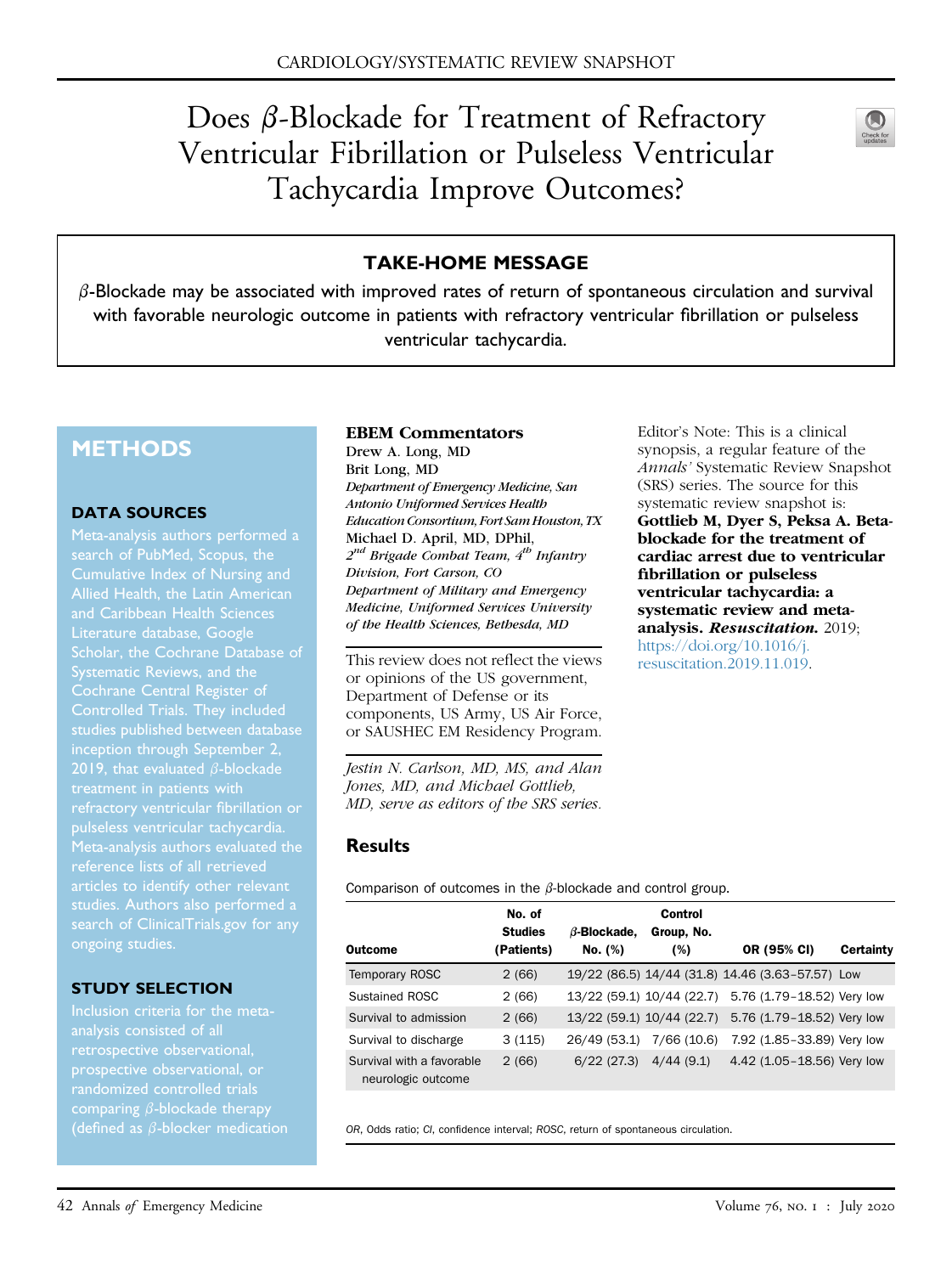control group for the treatment of ventricular fibrillation or pulseless to traditional cardiac arrest therapies (eg, defibrillation, excluded case reports, case series, review articles, and nonhuman studies. Two investigators abstracts of all identified articles and retrieved studies. They reviewed all abstracts meeting initial criteria as full articles. They included studies meeting eligibility criteria on full-text review by both investigators and resolved any

### DATA EXTRACTION AND **SYNTHESIS**

of spontaneous circulation.<sup>[1](#page-2-8)</sup> of spontaneous circulation as return of pulses for greater than 30 seconds but less than 20 minutes and sustained return of spontaneous circulation as return of pulses for greater than 20 minutes. Secondary outcomes survival to discharge, survival with a favorable neurologic outcome, and adverse events. Two investigators independently abstracted data from the included studies. Authors obtained effect estimates from included studies by using odds ratios derived from multivariable models adjusting for measured intervals. The meta-analysis analyzed pooled data with the Mantel-Haenszel method. The authors assessed heterogeneity investigators also independently assessed studies for quality by using the Cochrane Collaboration Risk of Bias in Non-randomised Studies of

The meta-analysis included 3 studies comprising 115 patients. The setting was the emergency department (ED) for 2 studies,  $4.5$  $4.5$ whereas the other study did not clearly describe the clinical location.<sup>[6](#page-2-2)</sup> One study was prospective and observational,<sup>[5](#page-2-1)</sup> and 2 were retrospective and observational. $4,6$  $4,6$  $4,6$  Two studies evaluated  $\beta$ -blockade in patients presenting with either out-ofhospital cardiac arrest or ED cardiac arrest with refractory ventricular fibrillation or pulseless ventricular tachycardia. $4,5$  $4,5$  These studies used esmolol for the intervention. $4,5$  $4,5$  One study evaluated post–myocardial infarction patients with electrical storm (defined as  $\geq$ 20 episodes of ven-<br>tricular fibrillation/ventricular fibrillation/ventricular tachycardia per day or  $\geq 4$  epi-sodes per hour).<sup>[6](#page-2-2)</sup> This study used esmolol, propranolol, or left stellate ganglion block as the intervention. Of the patients included in these 3 studies, the mean age was 56 years (SD 9.3 years), and 80.9% of patients were male. Two studies measured temporary and sustained return of spontaneous circulation and survival to admission and to discharge with a favorable neurologic outcome,  $4,5$  $4,5$  whereas all studies measured survival to discharge.  $\beta$ -Blockade use was associated with more favorable outcomes compared with that of the control group for all outcomes ([Table\)](#page-0-0). None of the studies assessed adverse events from therapy. In accordance with the ROBINS-I tool, investigators deemed 2 studies at overall serious risk of bias and 1 study at overall moderate risk of bias.<sup>[2](#page-2-3)</sup> Based on the GRADE criteria, the overall certainty of the evidence was low to very low. $3$ 

## **Commentary**

Refractory ventricular fibrillation or pulseless ventricular tachycardia by definition does not respond to the standard advanced cardiac life support (ACLS) management of defibrillation, epinephrine, and antiarrhythmic agents. Two of the studies included in this metaanalysis defined refractory ventricular fibrillation and pulseless ventricular tachycardia as cardiac arrest from ventricular fibrillation or ventricular tachycardia not responsive to at least 3 defibrillation attempts, 3 mg of epinephrine, 300 mg of amiodarone, and at least 10 minutes of cardiopulmonary resuscitation. $4,5$  $4,5$  Patients with refractory ventricular fibrillation or pulseless ventricular tachycardia can be difficult to manage, and they have worse outcomes compared with patients with ventricular fibrillation or pulseless ventricular tachycardia that is responsive to standard ACLS therapies.<sup>[7](#page-2-5)</sup>

Epinephrine is a core treatment of ACLS care.<sup>[8](#page-2-6)</sup> It leads to increased coronary perfusion through simulation of  $\alpha$ -adrenergic receptors.<sup>9</sup> A recent meta-analysis of 15 randomized controlled trials evaluating the use of epinephrine versus controls in adults with out-of-hospital cardiac arrest concluded that standard or high doses of epinephrine should be used because epinephrine improves survival to hospital discharge. $^{10}$  $^{10}$  $^{10}$  However, the authors also concluded there was not an increase in favorable neurologic outcome with use of epinephrine. $\frac{10}{10}$  $\frac{10}{10}$  $\frac{10}{10}$  Epinephrine therapy may have several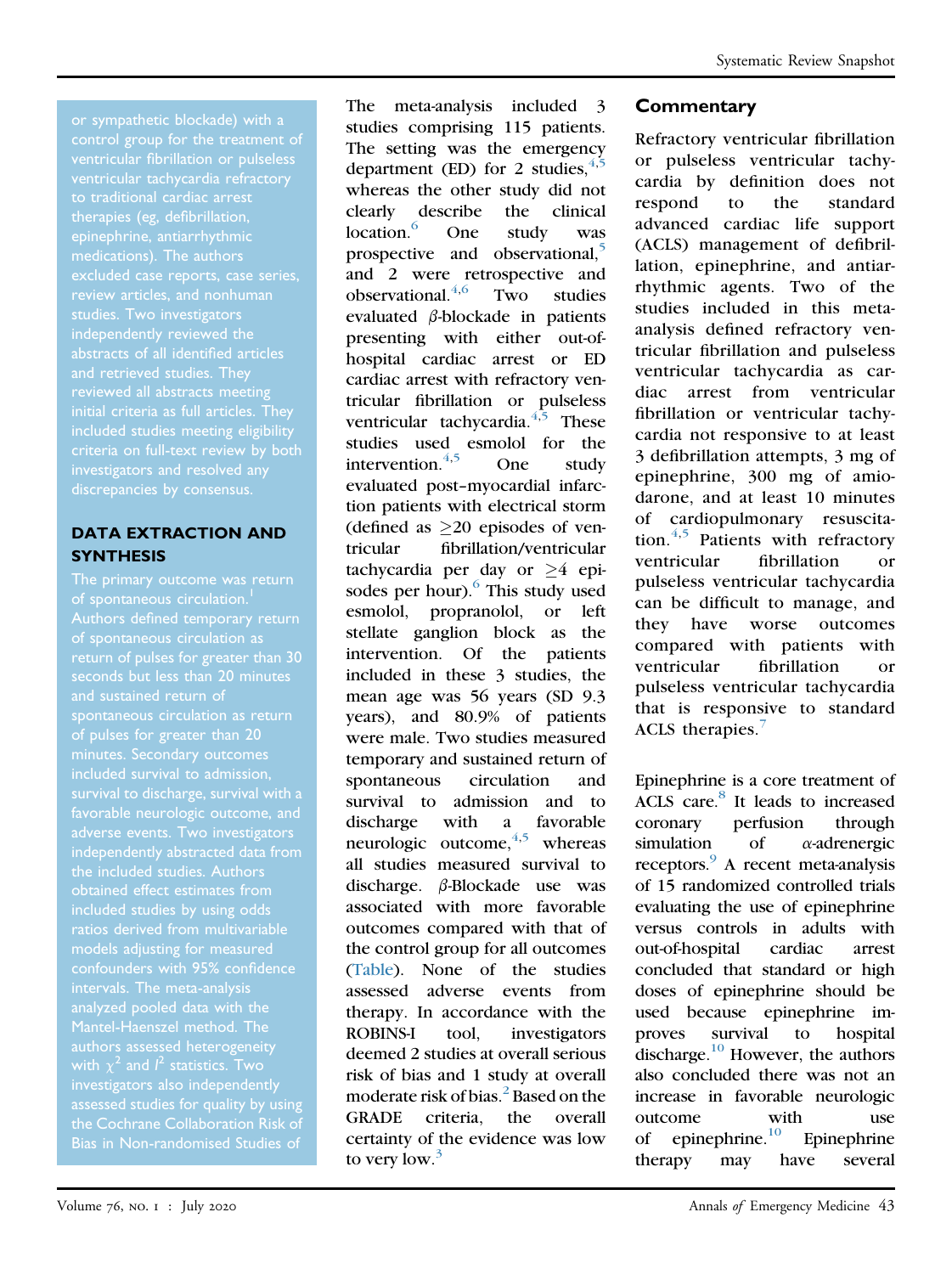Interventions (ROBINS-I) tool.<sup>[2](#page-2-3)</sup> evaluated with the Grading of Development and Evaluation (GRADE) criteria.<sup>[3](#page-2-4)</sup>

detrimental effects on patients in cardiac arrest. Through stimulation of  $\alpha$ - and  $\beta$ -receptors, epinephrine results in an increase in sympathetic tone and may also contribute to increased myocardial oxygen consumption, myocardial dysfunction, new arrythmias, and an influx of calcium into the cytoplasm of myocardial cells.  $\frac{9,11}{15}$  R Blockade may counteract  $\beta$ -Blockade may counteract some of these deleterious effects of  $\beta$ -adrenergic stimulation caused by repeated epinephrine dosing during ACLS resuscitation. The authors of this meta-analysis sought to evaluate whether  $\beta$ blockade compared with control improved outcomes in patients in cardiac arrest caused by refractory ventricular fibrillation or pulseless ventricular tachycardia.<sup>1</sup>

Results of this meta-analysis suggest that  $\beta$ -blockade in patients with cardiac arrest caused by refractory ventricular fibrillation or pulseless ventricular tachycardia may lead to increased rates of return of spontaneous circulation, survival to discharge, and survival with a favorable neurologic outcome.<sup>[1](#page-2-8)</sup> The agent used for  $\beta$ blockade was esmolol in 2 of the studies. $4,5$  $4,5$  with another study evaluating esmolol, propranolol, or left stellate ganglion block.<sup>[6](#page-2-2)</sup>

This meta-analysis has several limitations. $\frac{1}{1}$  There were no randomized controlled trials evaluating  $\beta$ -blockade versus control in patients with refractory ventricular fibrillation or pulseless ventricular tachycardia. All of the included studies were observational, significantly increasing the risk of confounding. Additionally, of the 3 studies identified, only 2 evaluated the use of  $\beta$ -blockade on ED patients with cardiac arrest from ventricular fibrillation or pulseless ventricular tachycardia refractory to standard ACLS therapies. $4,5$  $4,5$  The other study evaluated post–myocardial infarction patients with electrical storm, $<sup>6</sup>$  $<sup>6</sup>$  $<sup>6</sup>$ </sup> which may not be generalizable to an ED population. Although all studies assessed esmolol, one study also included left stellate ganglion block, $6$  which may have introduced heterogeneity. Left stellate ganglion block is a foreign procedure to many emergency clinicians and is more commonly performed by cardiologists.<sup>[16](#page-3-2)</sup> Not all patients received targeted temperature management, which is a vital component of post–cardiac arrest care. All included studies had relatively small sample sizes, with the largest including  $49$  patients,<sup>[6](#page-2-2)</sup> leading to wide confidence intervals. Additionally, 81% of the patients in these studies were male, limiting the generalizability of these results in female patients. Given the observational design of these studies and small sample size, the meta-analysis authors determined all of the studies to be at moderate to serious risk of bias.

According to this meta-analysis, although the overall quality of evidence was low to very low, an association may exist between  $\beta$ blockade and increased likelihood of return of spontaneous circulation, survival to discharge, and survival with a favorable neurologic outcome in patients presenting with cardiac arrest caused by refractory ventricular fibrillation or pulseless ventricular tachycardia. Given the paucity of studies found and included through screening of the literature in this meta-analysis and the low confidence of the results, further high-quality clinical investigations are necessary to evaluate the efficacy of  $\beta$ -blockade in refractory ventricular fibrillation and pulseless ventricular tachycardia before routine ED use.

- <span id="page-2-8"></span>1. Gottlieb M, Dyer S, Peksa A. Beta-blockade for the treatment of cardiac arrest due to ventricular fibrillation or pulseless ventricular tachycardia: a systematic review and meta-analysis. Resuscitation; 2019. [https://doi.org/10.1016/j.resuscitation.](https://doi.org/10.1016/j.resuscitation.2019.11.019) [2019.11.019](https://doi.org/10.1016/j.resuscitation.2019.11.019).
- <span id="page-2-3"></span>2. [Sterne JA, Hernán MA, Reeves BC, et al.](http://refhub.elsevier.com/S0196-0644(20)30049-4/sref2) [ROBINS-I: a tool for assessing risk of bias in](http://refhub.elsevier.com/S0196-0644(20)30049-4/sref2) [non-randomised studies of interventions.](http://refhub.elsevier.com/S0196-0644(20)30049-4/sref2) BMJ[. 2016;355:i4919.](http://refhub.elsevier.com/S0196-0644(20)30049-4/sref2)
- <span id="page-2-4"></span>3. [Guyatt GH, Oxman AD, Vist GE, et al.](http://refhub.elsevier.com/S0196-0644(20)30049-4/sref3) [GRADE: an emerging consensus on rating](http://refhub.elsevier.com/S0196-0644(20)30049-4/sref3) [quality of evidence and strength of](http://refhub.elsevier.com/S0196-0644(20)30049-4/sref3) [recommendations.](http://refhub.elsevier.com/S0196-0644(20)30049-4/sref3) BMJ. [2008;336:924-926.](http://refhub.elsevier.com/S0196-0644(20)30049-4/sref3)
- <span id="page-2-0"></span>4. [Driver BE, Debaty G, Plummer DW, et al. Use](http://refhub.elsevier.com/S0196-0644(20)30049-4/sref4) [of esmolol after failure of standard](http://refhub.elsevier.com/S0196-0644(20)30049-4/sref4) [cardiopulmonary resuscitation to treat](http://refhub.elsevier.com/S0196-0644(20)30049-4/sref4) [patients with refractory ventricular](http://refhub.elsevier.com/S0196-0644(20)30049-4/sref4) fibrillation. [Resuscitation](http://refhub.elsevier.com/S0196-0644(20)30049-4/sref4). [2014;85:1337-1341.](http://refhub.elsevier.com/S0196-0644(20)30049-4/sref4)
- <span id="page-2-1"></span>5. [Lee YH, Lee KJ, Min YH, et al. Refractory](http://refhub.elsevier.com/S0196-0644(20)30049-4/sref5) ventricular fi[brillation treated with esmolol.](http://refhub.elsevier.com/S0196-0644(20)30049-4/sref5) Resuscitation[. 2016;107:150-155.](http://refhub.elsevier.com/S0196-0644(20)30049-4/sref5)
- <span id="page-2-2"></span>6. [Nademanee K, Taylor R, Bailey WE, et al.](http://refhub.elsevier.com/S0196-0644(20)30049-4/sref6) [Treating electrical storm: sympathetic](http://refhub.elsevier.com/S0196-0644(20)30049-4/sref6) [blockade versus advanced cardiac life](http://refhub.elsevier.com/S0196-0644(20)30049-4/sref6) [support-guided therapy.](http://refhub.elsevier.com/S0196-0644(20)30049-4/sref6) Circulation. [2000;102:742-747.](http://refhub.elsevier.com/S0196-0644(20)30049-4/sref6)
- <span id="page-2-5"></span>7. [Bell SM, Lam DH, Kearney K, et al.](http://refhub.elsevier.com/S0196-0644(20)30049-4/sref7) [Management of refractory ventricular](http://refhub.elsevier.com/S0196-0644(20)30049-4/sref7) fi[brillation \(prehospital and emergency](http://refhub.elsevier.com/S0196-0644(20)30049-4/sref7) [department\).](http://refhub.elsevier.com/S0196-0644(20)30049-4/sref7) Cardiol Clin. [2018;36:395-408](http://refhub.elsevier.com/S0196-0644(20)30049-4/sref7).
- <span id="page-2-6"></span>8. [Link MS, Berkow LC, Kudenchuk PJ, et al.](http://refhub.elsevier.com/S0196-0644(20)30049-4/sref8) [Part 7: adult advanced cardiovascular life](http://refhub.elsevier.com/S0196-0644(20)30049-4/sref8) [support: 2015 American Heart Association](http://refhub.elsevier.com/S0196-0644(20)30049-4/sref8) [guidelines update for cardiopulmonary](http://refhub.elsevier.com/S0196-0644(20)30049-4/sref8) [resuscitation and emergency](http://refhub.elsevier.com/S0196-0644(20)30049-4/sref8) [cardiovascular care.](http://refhub.elsevier.com/S0196-0644(20)30049-4/sref8) Circulation. [2015;132\(18 suppl 2\):S444-464](http://refhub.elsevier.com/S0196-0644(20)30049-4/sref8).
- <span id="page-2-7"></span>9. [Michael JR, Guerci AD, Koehler RC, et al.](http://refhub.elsevier.com/S0196-0644(20)30049-4/sref9) [Mechanisms by which epinephrine](http://refhub.elsevier.com/S0196-0644(20)30049-4/sref9) [augments cerebral and myocardial](http://refhub.elsevier.com/S0196-0644(20)30049-4/sref9)